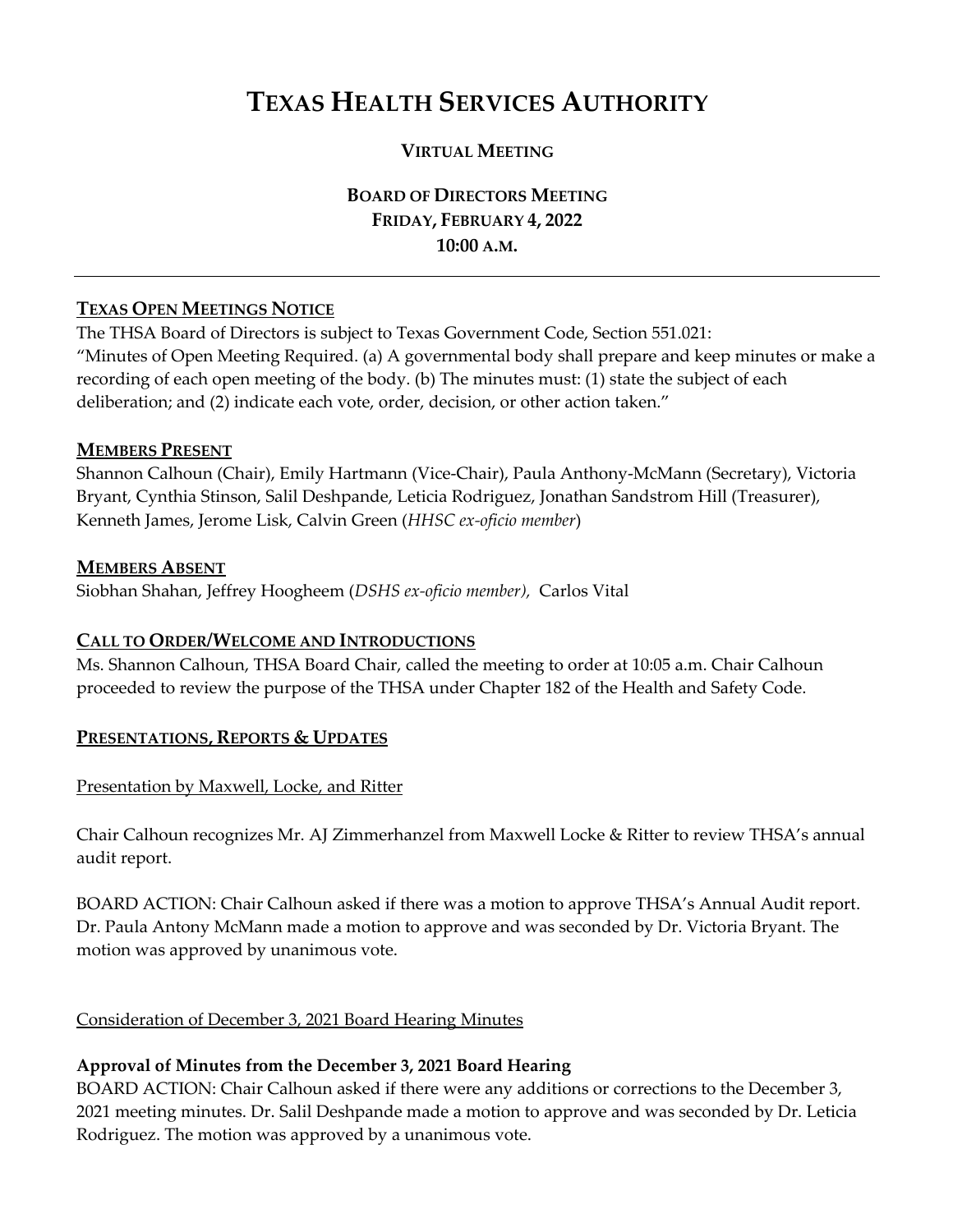# Consideration of January 28, 2022 Financial Committee Meeting Minutes

# **Approval of Minutes from January 28, 2022 Finance Committee Meeting**

BOARD ACTION: Chair Calhoun asked if there was a motion to approve the minutes for the January 28, 2022 Finance Committee Meeting. Mr. Kenneth James made a motion to approve and was seconded by Dr. Salil Deshpande. The motion was approved by a unanimous vote.

## Consideration of THSA's FY 2022 Q1 financial statements

Chair Calhoun recognized Mr. Jonathan Sandstrom-Hill to review THSA's FY 2022 Q1 financial statements. Mr. Jonathan Sandstrom-Hill reviewed THSA's FY 2022 Q1 financial statements.

# **Approval of THSA's FY 2022 Q1 financial statements**

BOARD ACTION: Chair Calhoun asked if there was a motion to approve the proposed FY 2022 Q1 financial statements. Dr. Salil Deshpande made a motion to approve and was seconded by Dr. Victoria Bryant. The motion was approved by unanimous vote.

# Consideration of THSA 2021 Annual Report

Chair Calhoun recognized Mr. George Gooch to review the THSA 2021 Annual report. Mr. George Gooch reviewed the THSA 2021 Annual Report for the board.

# **Approval of THSA 2021 Annual Report**

BOARD ACTION: Chair Calhoun asked if there was a motion to approve the proposed THSA 2021 Annual Report. Dr. Salil Deshpande made a motion to approve and was seconded by Dr. Paula Anthony McMann. The motion was approved by unanimous vote.

# **THSA PROJECTS & PROGRAMS**

# **Update and Consideration of THSA's Projects and Programs**

Chair Calhoun invited Mr. George Gooch to review THSA's health information exchange services. Mr. George Gooch reviewed THSA's health information exchange services. Chair Calhoun asked if there were any questions. No action was taken.

Chair Calhoun invited Mr. George Gooch to review THSA's SECURETexas certification program. Mr. George Gooch reviewed THSA's SECURETexas certification program. Chair Calhoun asked if there were any further discussion. No action was taken.

Chair Calhoun invited Mr. George Gooch to review THSA's councils and work groups. Mr. George Gooch reviewed THSA's councils and workgroups. Chair Calhoun asked if there were any further discussion. No action was taken.

## **FUTURE MEETING SCHEDULE**

Chair Calhoun advised members of the THSA Board's meeting schedule. The next Board meeting is Friday, May 6, 2022. Chair Calhoun asked if there were any items that needed to be included on the next meeting's agenda. No vote or action was taken on this item.